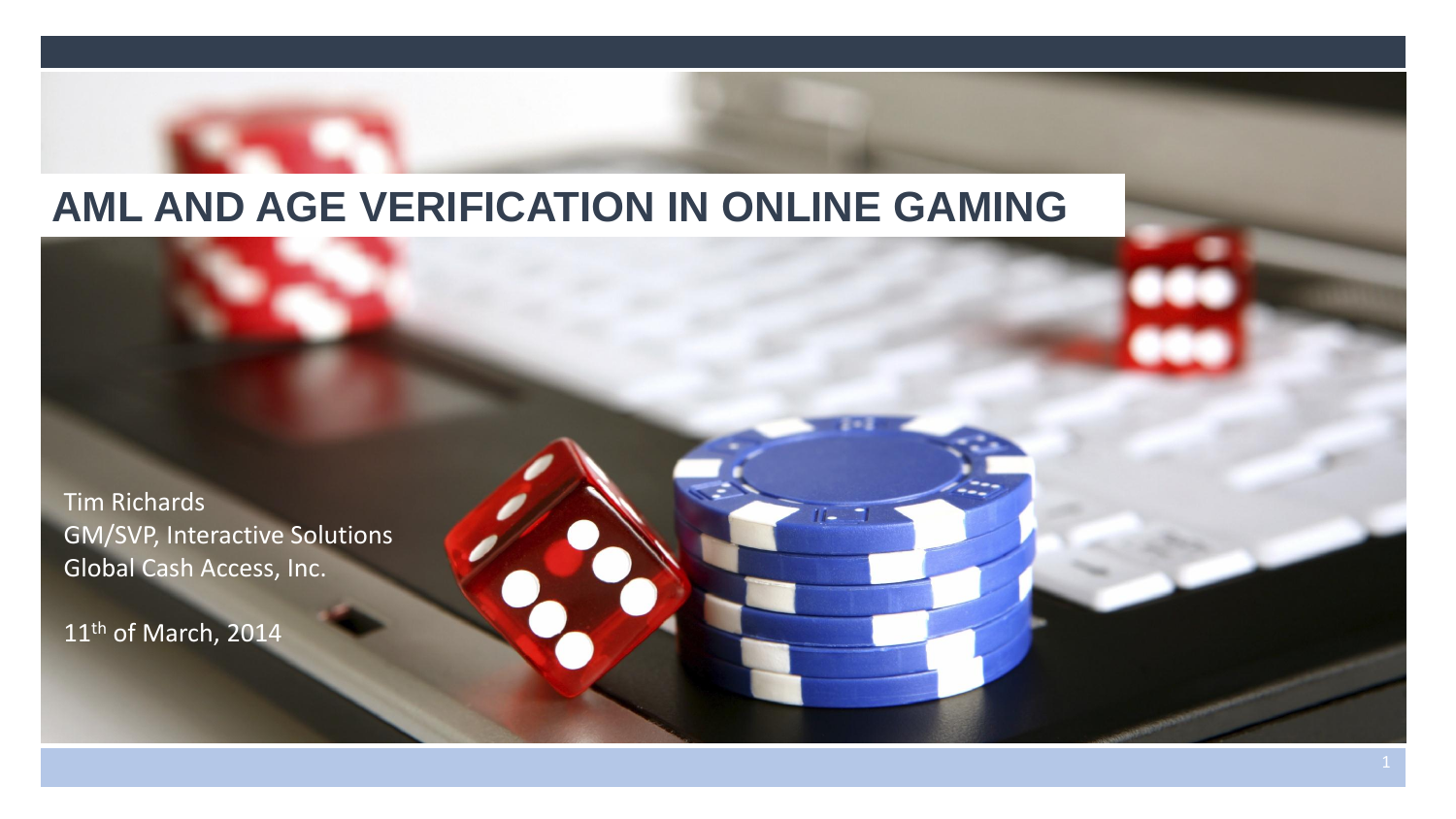### **What is Money Laundering?**



*Concealing the source of illegally gotten money (WordNet)*

*The process of hiding the source of illegal income by processing it through a large-turnover entity, who takes a premium from it, and then receiving the income from that entity to avoid suspicion (Urban Dictionary)*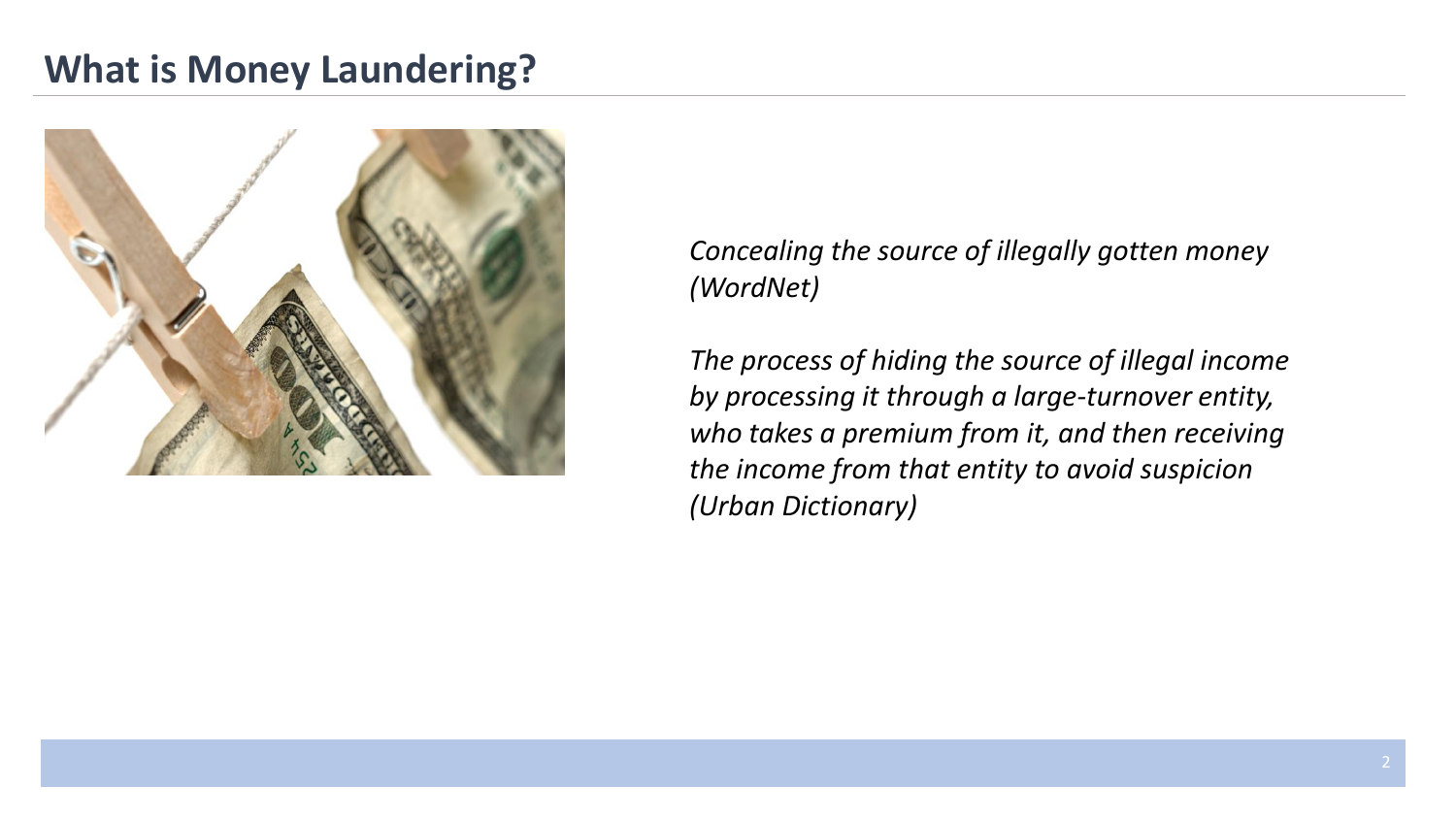### **Recent US Money-Laundering Settlements**

… and iGaming is a reputational risk to banks???



Economist Magazine – December 2012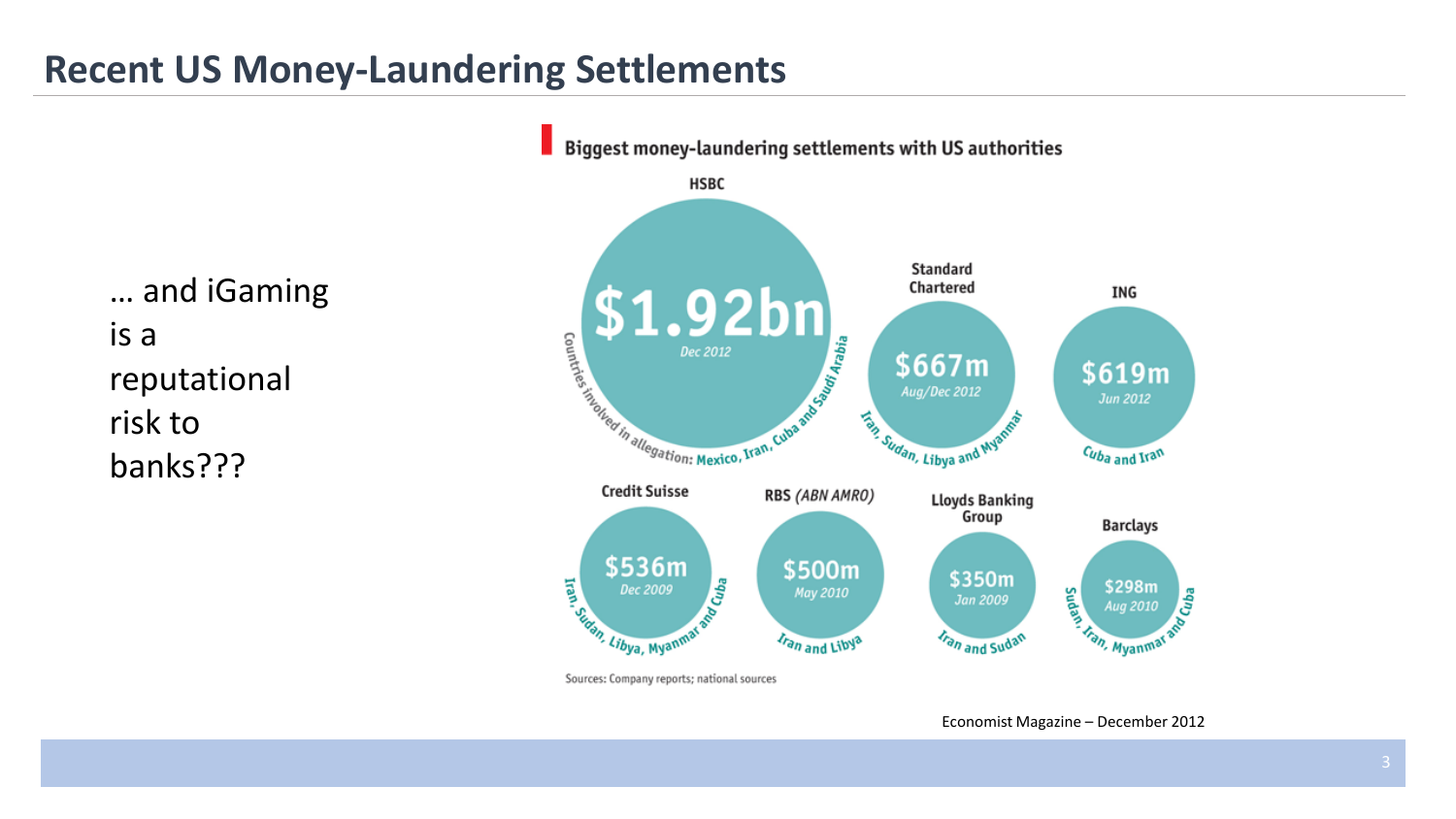### **Money Laundering in US iGaming**

**• Most US based money laundering accusations have** been related to offshore gaming sites for processing payments in violation of UIGEA or other banking laws



- **Gaming sites taking payments from US Citizens after** UIGEA
- **Processing payments using improper category codes** provided by credit card networks
- **Payment providers and e-wallets, accepting funds using** non-gaming codes and allowing the funds to be used for gaming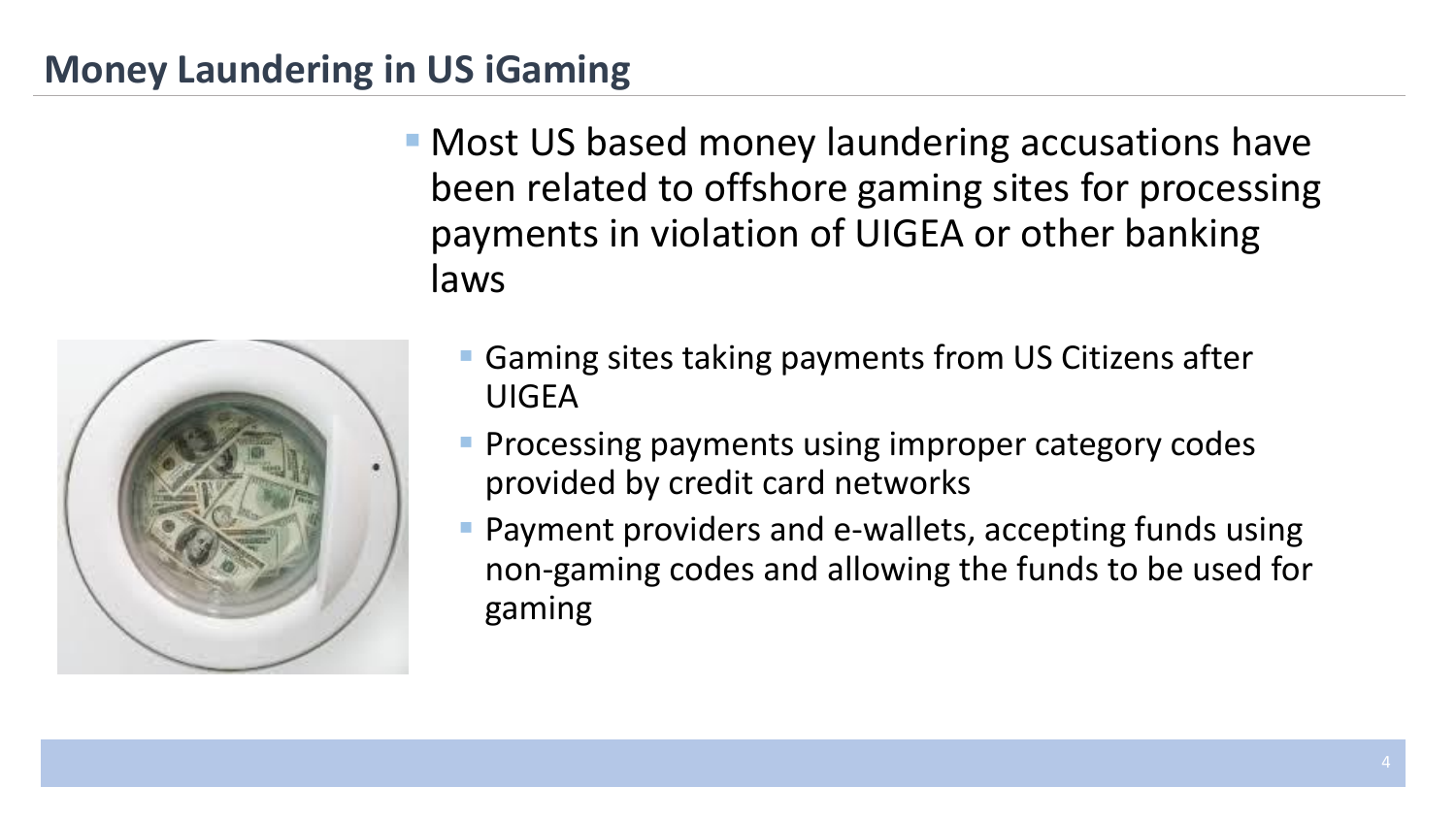# **Where Money Laundering is Found**



- Criminal money laundering is focused in unregulated iGaming markets for a reason!
	- **Internationality of funds flow**
	- **Anonymous play or no proper Know Your Customer (KYC)** methods
	- Markets with no tax on wins
	- Able to play high percentage return games with a large number of transactions
	- **No physical goods are involved**
	- **Higher stake games**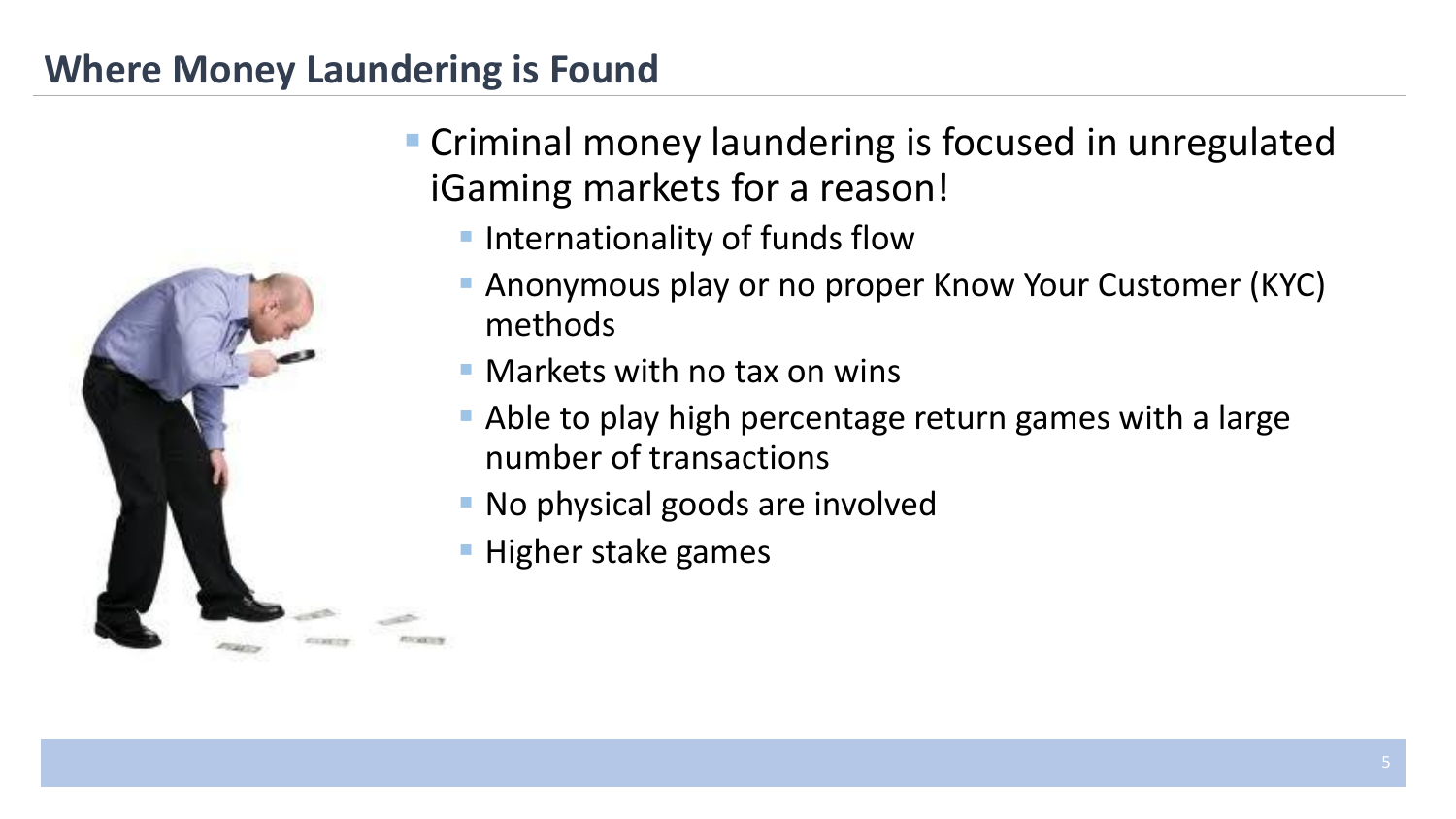## **Examples of Money Laundering in iGaming**



- How would a criminal launder funds through iGaming?
	- **Purchase of prepaid cards with cash and use prepaid debit** cards to fund gaming account
	- **Fund account with large deposits, wager a minimal amount,** then withdrawal funds
	- Register several accounts and deposit/withdrawal amounts below AML tracking limits or suspicious activity monitoring
	- **Peer-to-peer transfer of funds between accounts**
	- Patron tries to withdraw funds to an account other than where the funds were deposited from
	- Chip dumping One player buys in large and loses to another player(s) those funds
	- Using digital currencies from offshore sources to fund gaming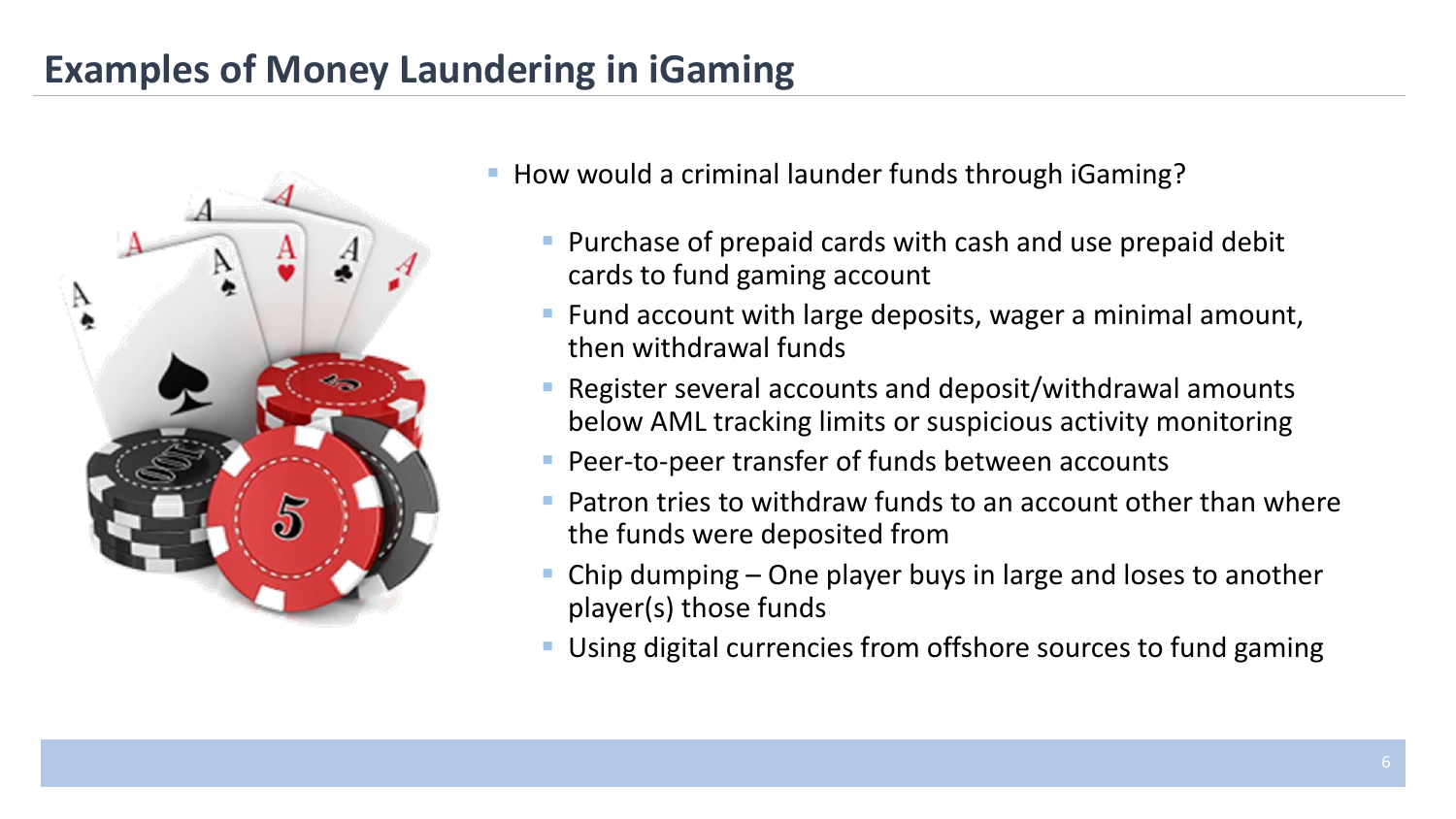## **Potential Signs of Suspicious Activity Could Include**



- Patron conducts transactions just below established thresholds or daily limits
- Multiple transactions within a short period of time
- Patron is successful at registering multiple accounts using a slightly different name
- Multiple patron accounts are identified with the same physical address on file
- Patron conducts a few small transactions and then large transaction near thresholds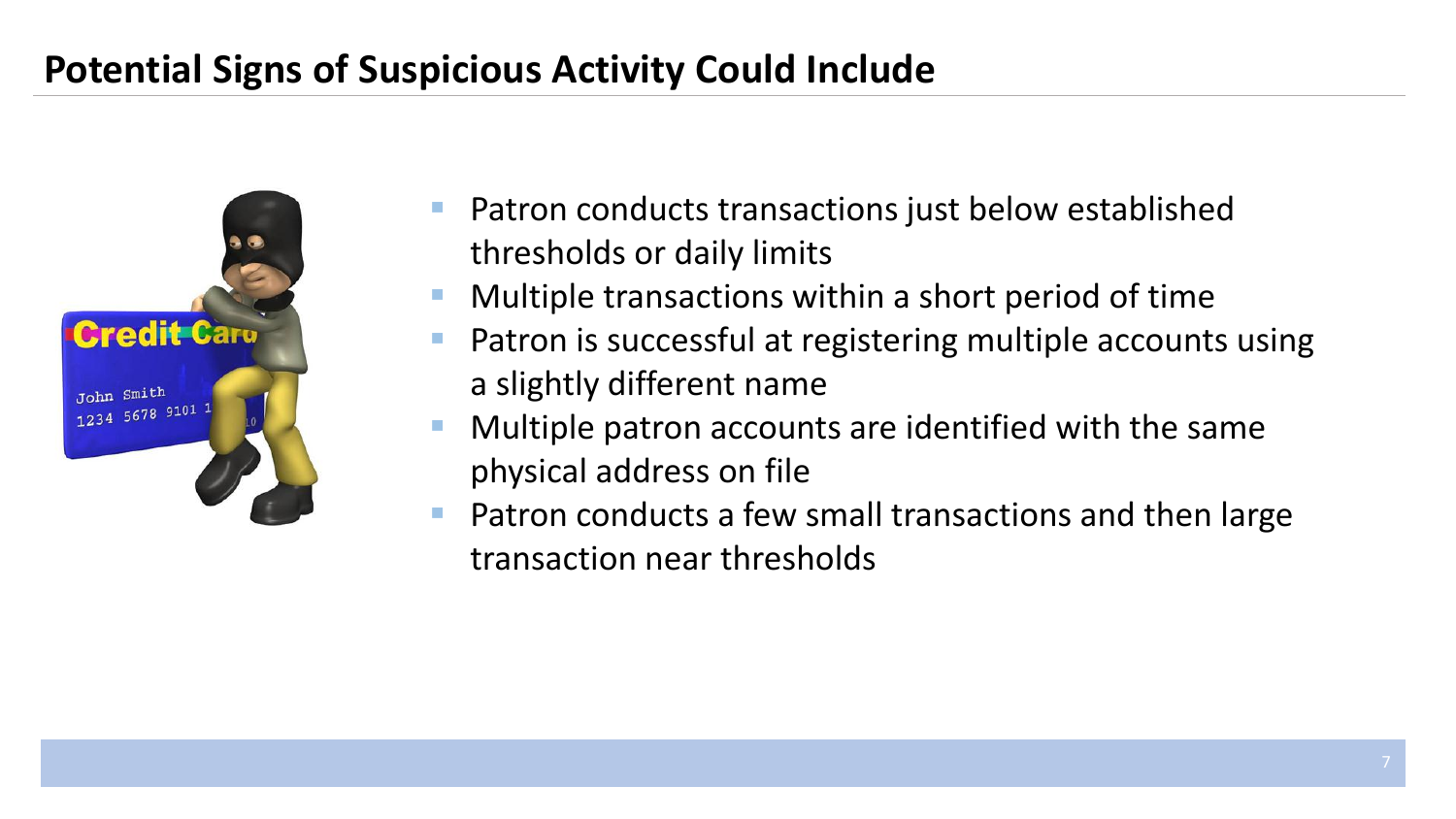Money Laundering risk for online gaming is low **if** the jurisdiction is regulated and safeguards are implemented

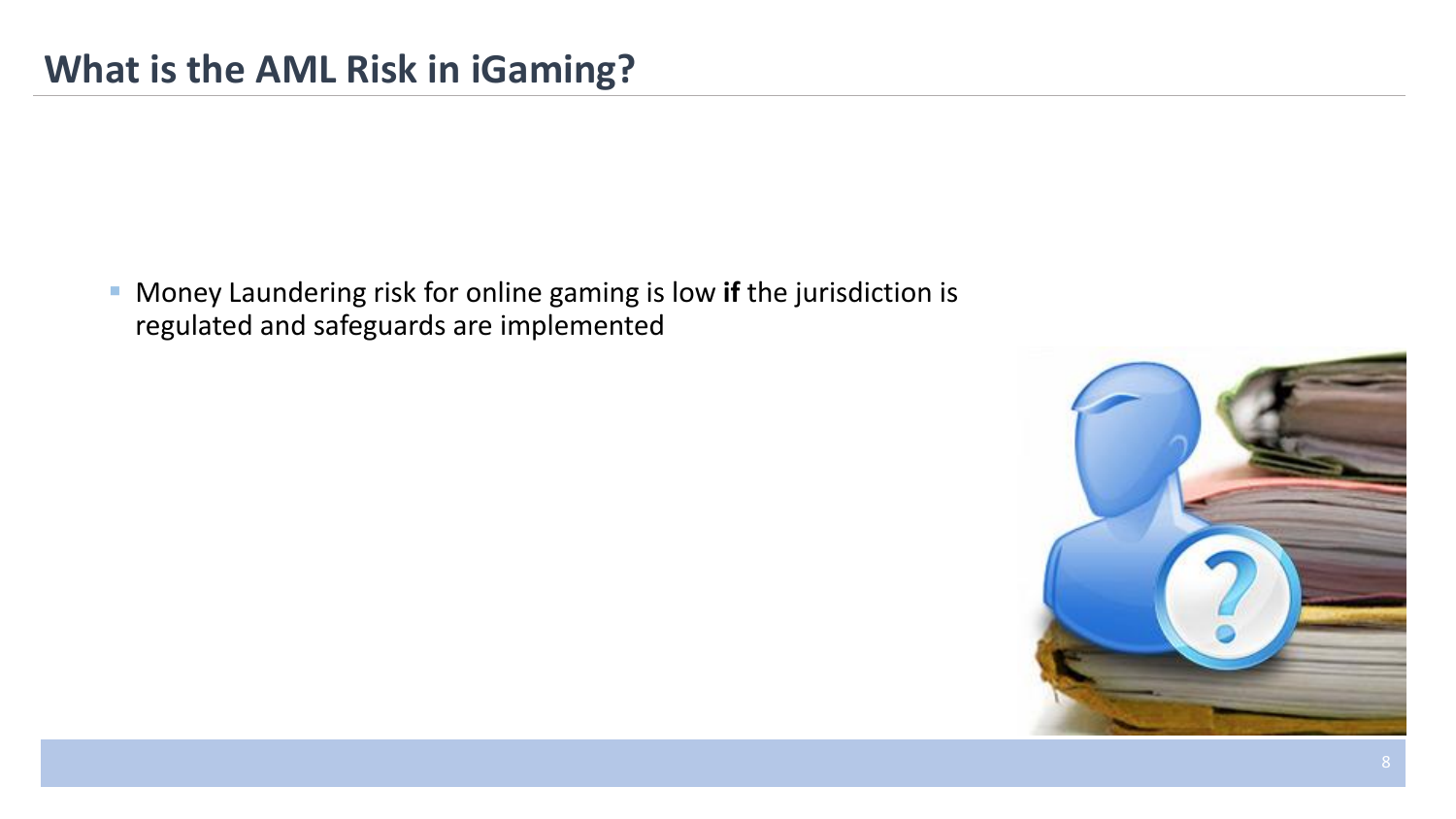### **Gaming Operator's Steps to Responsibility**



- Ensure existing Anti-Money Laundering (AML) program covers this new business segment
- AML risk assessment must include this new business segment
	- Identify potential risks and the steps being taken to mitigate this risk
- Identify your company's role in the business and management of funds
	- Prepaid Provider, Prepaid Seller, Program Manager
- Assess what thresholds the business is setting for deposits, credits, refunds, overall balances, etc.
	- This leads to determination of the type of prepaid/stored value program and the compliance requirements - open loop/closed loop
- Setup your transaction monitoring based on determined thresholds
- Monitor based on what you deem may be suspicious
- Ensure your technology captures all transactions for monitoring and reporting purposes
- File Suspicious Activity Reports (SARs) with FinCEN as required by 31 CFR Chapter X
- Ensure your program is fully and easily auditable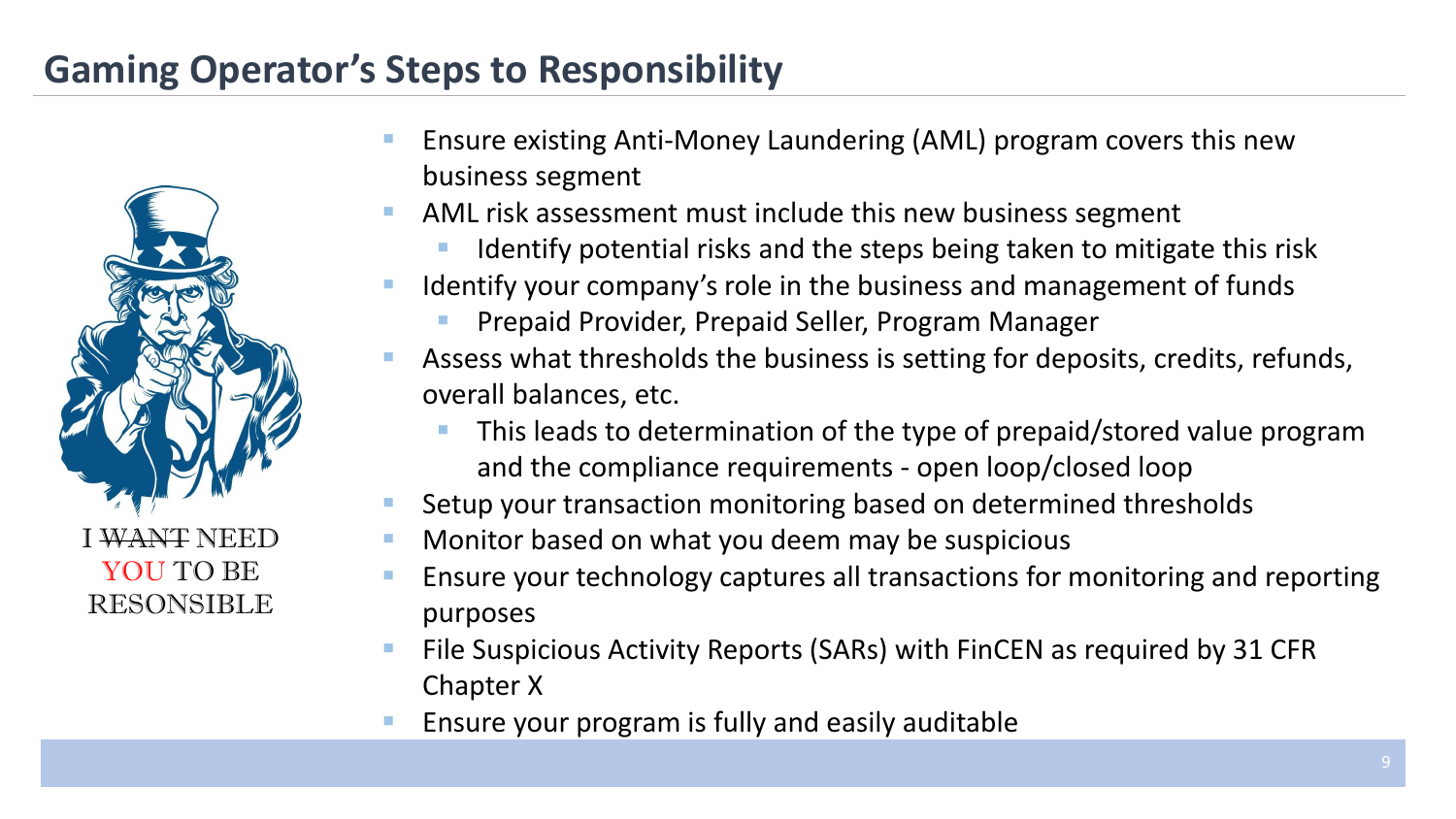#### **Gaming Operator's AML Requirements**

Conduct full Know Your Customer (KYC) due diligence at registration Conduct proper age verification procedures Conduct an OFAC check prior to account establishment Prohibit transfers between players Limit deposits to ACH, credit debit, and appropriate alternative payments Establish reasonable monetary thresholds for deposits, credits and refunds Conduct proper GeoLocation verification prior to each play Ensure all cash-out transactions are returned to the originating account When a check is requested, return funds to the patron and address used at registration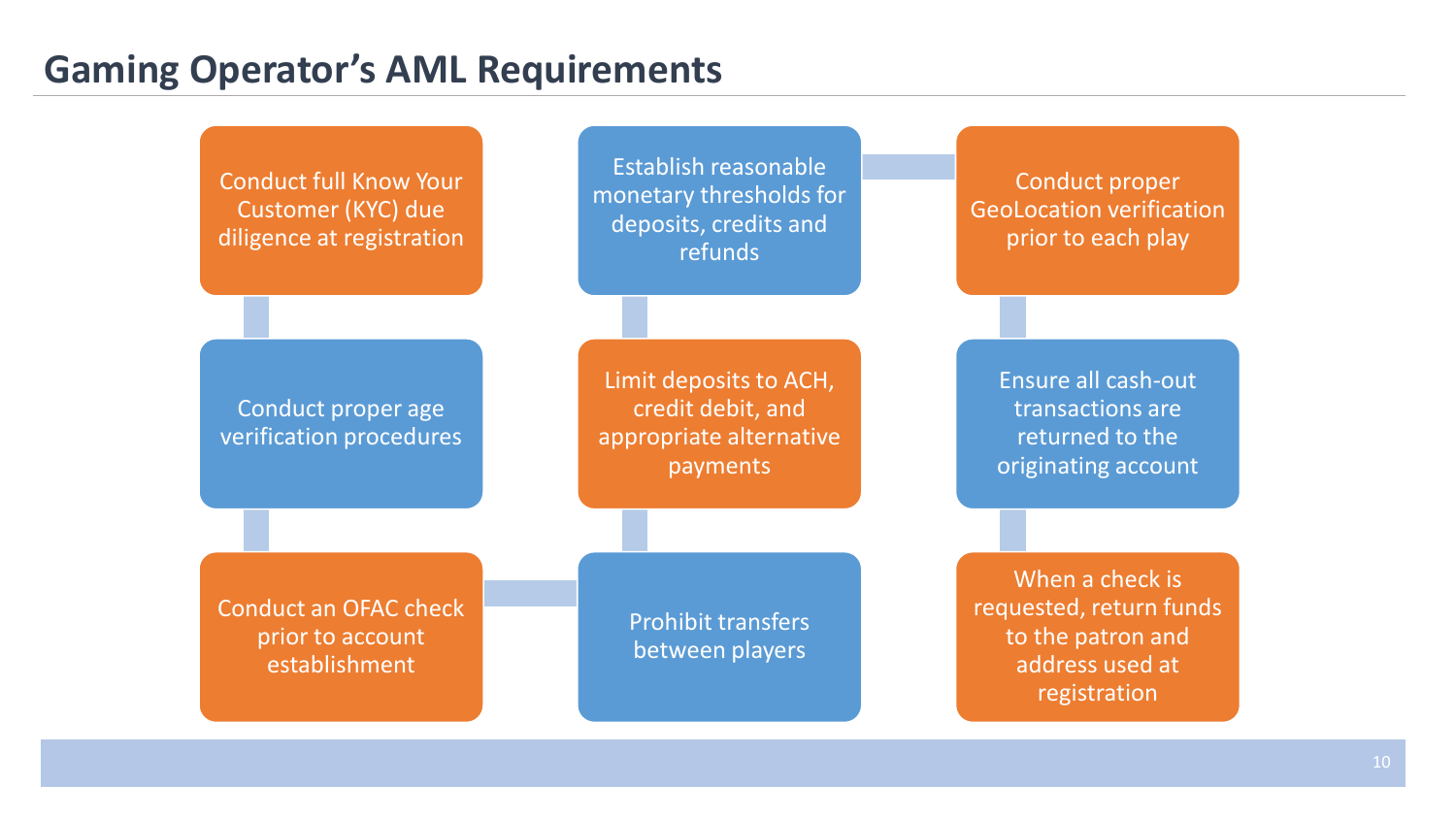## **Combating Money Laundering**

Safeguards that can be taken to deter money laundering

- **License iGaming operators**
- **Require AML programs with regular audits**
- Validate account on registration
	- Know Your Customer (KYC) verification
	- **Age verification**
	- Geo-Location
	- Proxy piercing
	- **Device fingerprinting**
- Enable account limits
	- Daily/weekly/monthly deposit amounts based on payment form
	- Velocity controls on how quickly funds can be deposited/withdrawn
- Game level analytics and fraud detection
- Do not allow Peer-to-Peer (P2P) transfers and digital currencies
- Suspicious activity monitoring for repetitive or similar transactions

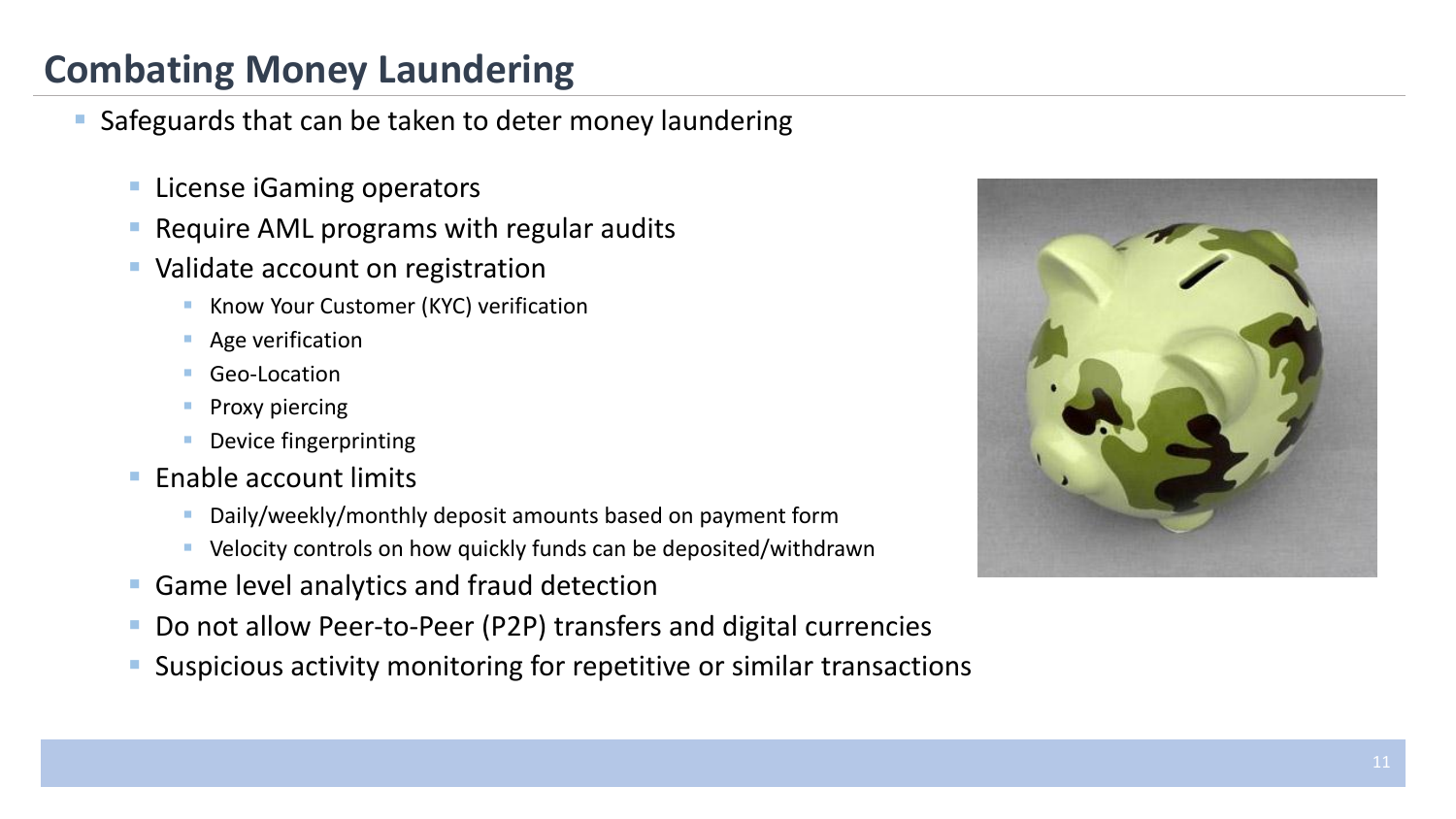## **Accomplishing Age Verification**



- **I** Identity Verification Is the applicant applying really who they claim to be?
	- Verifies submitted Name and Address against CRA data
	- Includes Date of Birth verification
		- **Proof of Age is established when the applicant's DOB matches the KYC** data from the CRA files

#### **KYC Authentication**

- **Look for level of inconsistency within the application**
- What required elements were matched? Name, address, DOB, DL and SSN
- $\blacksquare$  Is there evidence that ties the supplied application details together,

i.e. name, address, phone, Social Security number?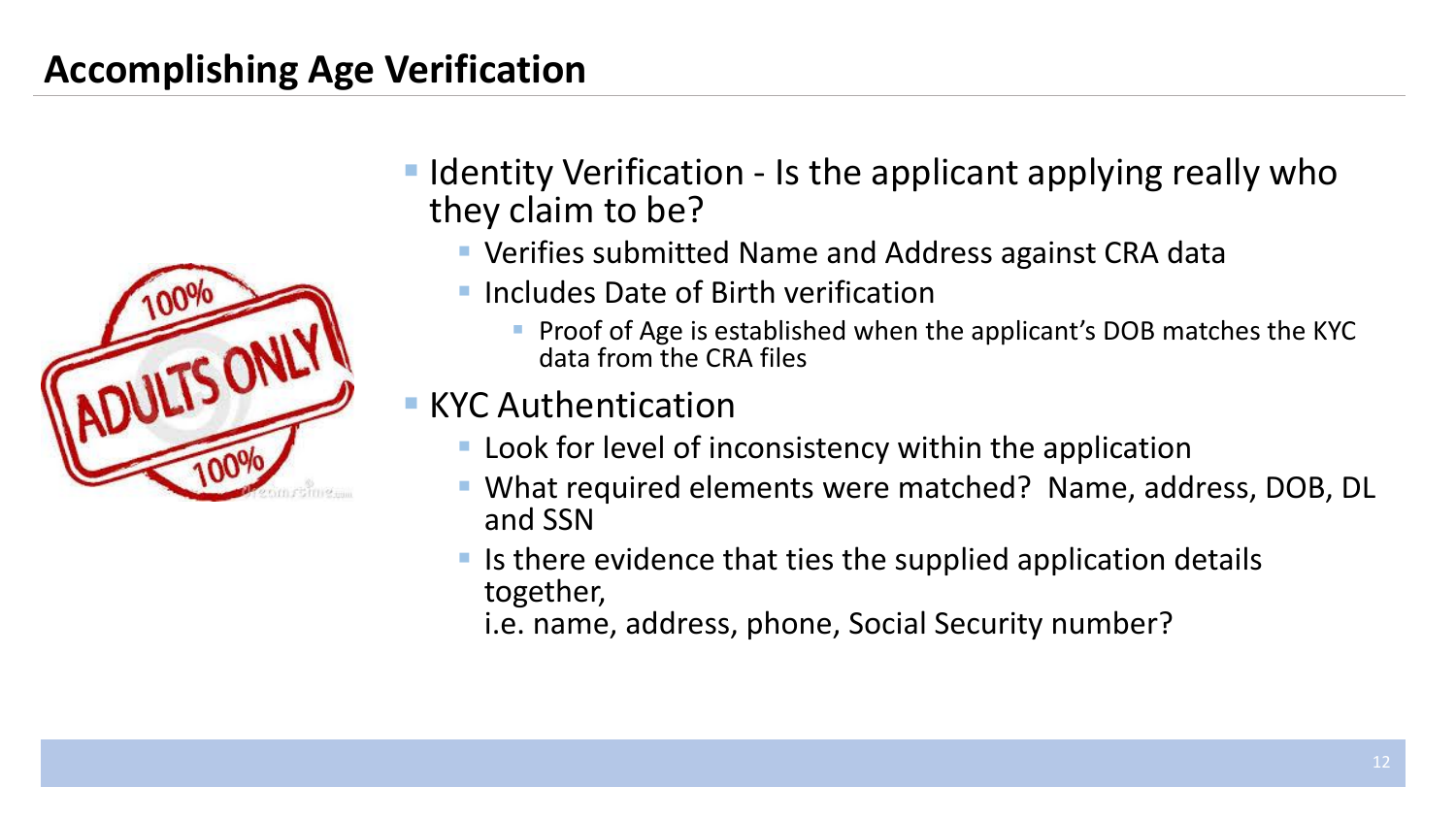## **Verified Data Used to Establish Age**

- Only verifiable sources of Data are used
- Databases are updated when the underlying records change
- New credit applications are used to continuously update the Gramm-Leach-Bliley (GLB) related data
- Experian also has access to 37 states driver's license databases
	- All include record of DOB
	- DL numbers can also be used as an optional data source

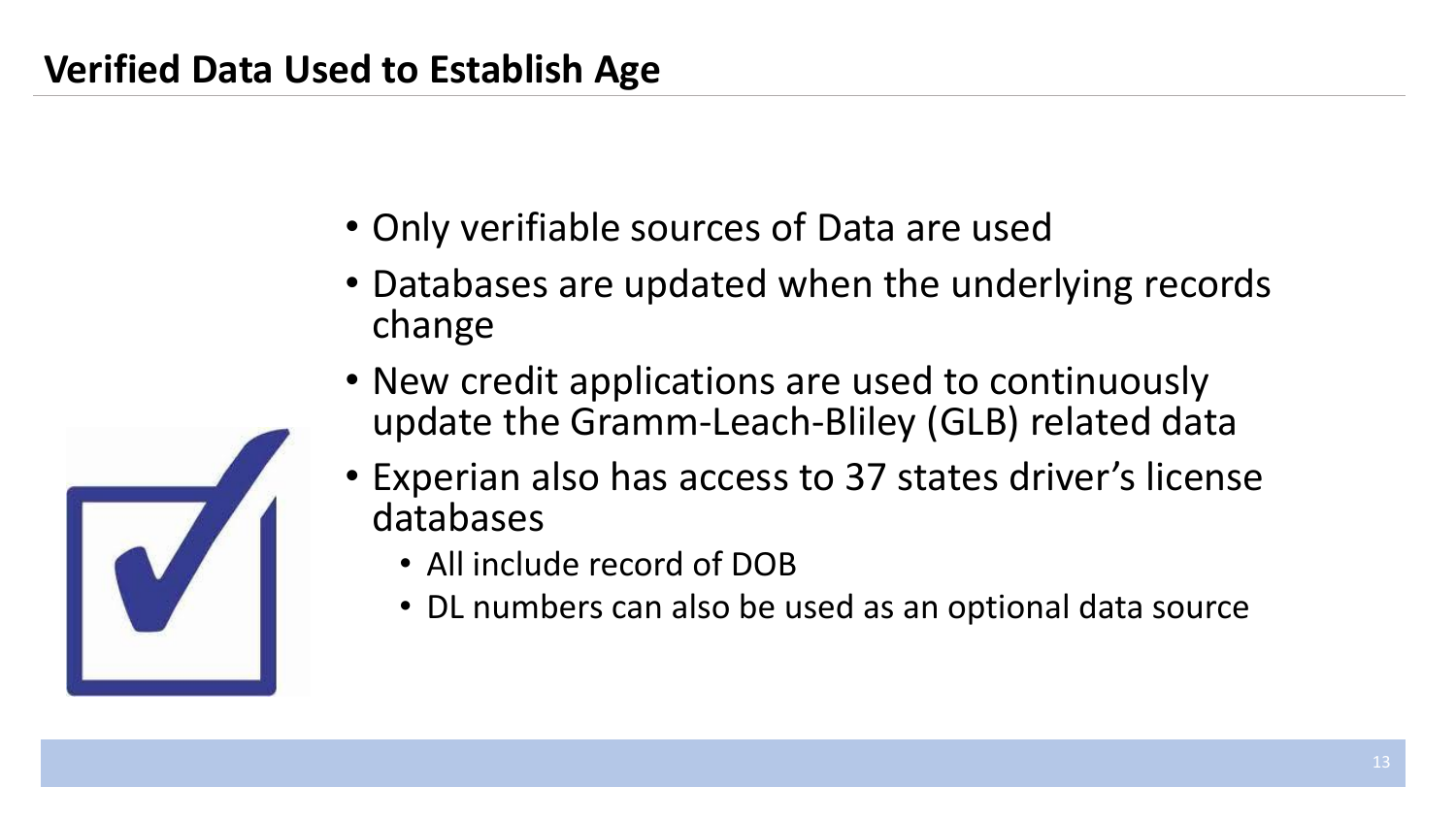### **Experian Centric Database**

|                 | Cross-industry credit applications<br>• 200+ million records                                                                                                                                               | Shared application data               |
|-----------------|------------------------------------------------------------------------------------------------------------------------------------------------------------------------------------------------------------|---------------------------------------|
|                 | Consumer credit data<br>$\blacksquare$ 215+ million records<br>■ 25 fraud / 200+ credit indicators                                                                                                         | Fraud Shield <sup>SM</sup>            |
| <b>Experian</b> | Consumer demographic data<br>• 215+ million records<br>(includes credit and non-credit<br>sourced proprietary databases<br>• 140+ million households<br>$\blacksquare$ ZIP <sup>TM</sup> -level attributes | Checkpoint                            |
|                 | Shared fraud data<br>• 700,000 known, verified fraud records                                                                                                                                               | National Fraud Database <sup>SM</sup> |